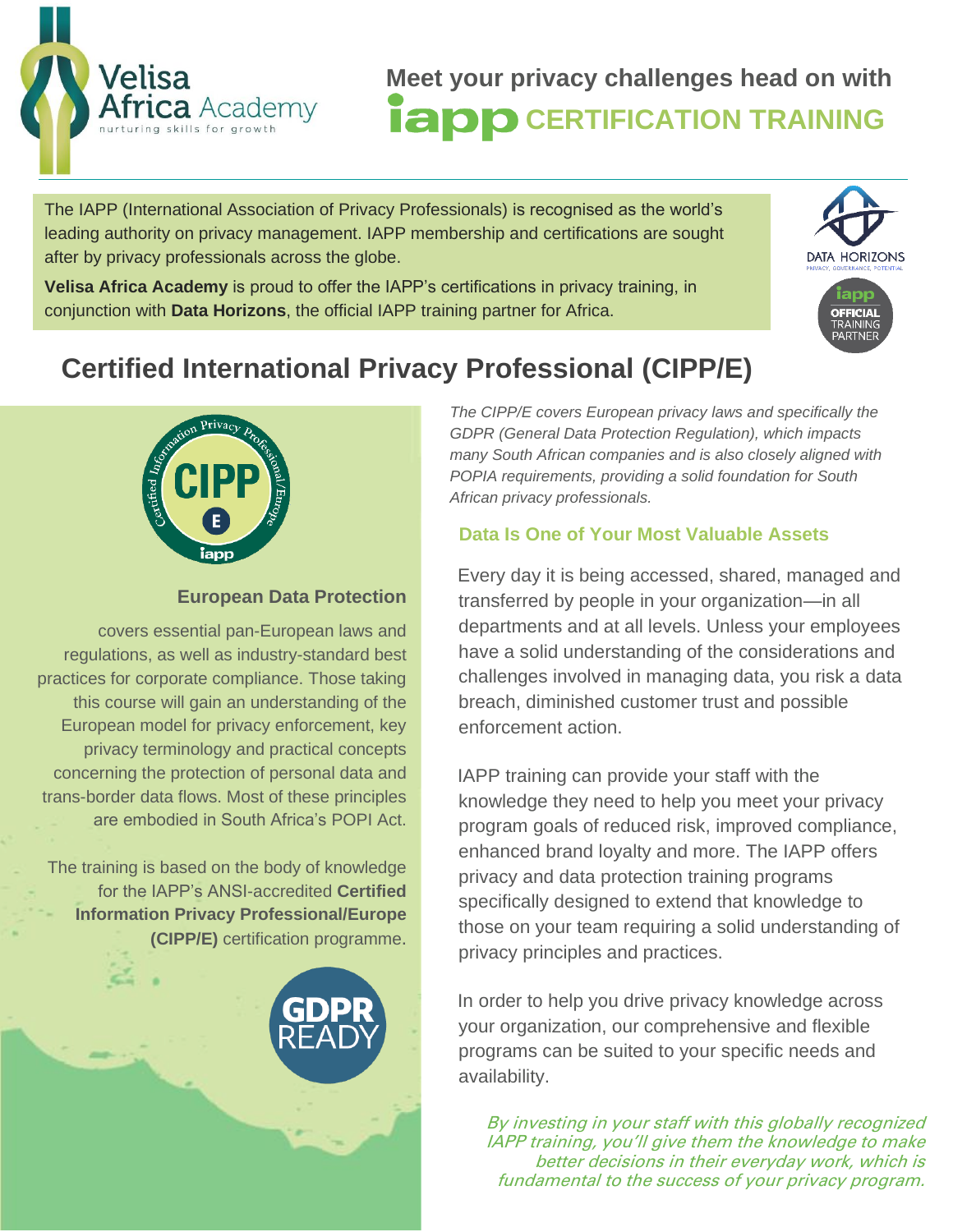# **EUROPEAN DATA PROTECTION**

## **Virtual Instructor-Led Training**

This training is an opportunity to learn about critical privacy concepts that are also integral to the CIPP/E exam. While not purely a 'test prep' course, this training is appropriate for professionals who plan to certify, as well for those who want to deepen their data protection knowledge. Both the training and the exam are based on the same body of knowledge.

Our GDPR training is aligned to global key principles for privacy protection. It equips professionals with the specialist knowledge and skills needed to deliver GDPR compliance. This course provides a complete introduction to the GDPR, and an overview of the implications and legal requirements for organisations.



**MODULES**

#### **Module 1: Data protection laws**

Introduces key European data protection laws and regulatory bodies, describing the evolution toward a harmonised legislative framework.

#### **Module 2: Personal data**

Defines and differentiates between types of data as defined by the GDPR, including personal, anonymous, pseudonymous and special categories.

#### **Module 3: Controllers and processors**

Describes the roles and relationships of controllers and processors as defined by the GDPR.

#### **Module 4: Processing personal data**

Defines data processing and GDPR processing principles, explains the application of the GDPR and outlines the legal grounds for processing personal data.

#### **Module 5: Data subject rights**

Describes data subject rights, applications of rights, and controller and processor obligations as set out in the GDPR.

#### **Module 6: Information provision obligations**

Explains controller obligations for providing information about data processing activities to data subjects and supervisory authorities as set out in the GDPR.

#### **Module 7: International data transfers**

Outlines options and obligations under the GDPR for transferring data outside the European Economic Area, including adequacy decisions and appropriate safeguards and derogations.

#### **Module 8: Compliance considerations**

Discusses the applications of European data protection laws, legal bases and compliance requirements for processing personal data in practice, including employers processing employee data, surveillance, direct marketing, and internet technology and communications.

#### **Module 9: Security of processing**

Discusses considerations and duties of controllers and processors for ensuring security of personal data and GDPR specifications for providing notification of data breaches.

#### **Module 10: Accountability**

Investigates accountability requirements, including data protection management systems, data protection impact assessments, data protection policies and the role of the data protection officer.